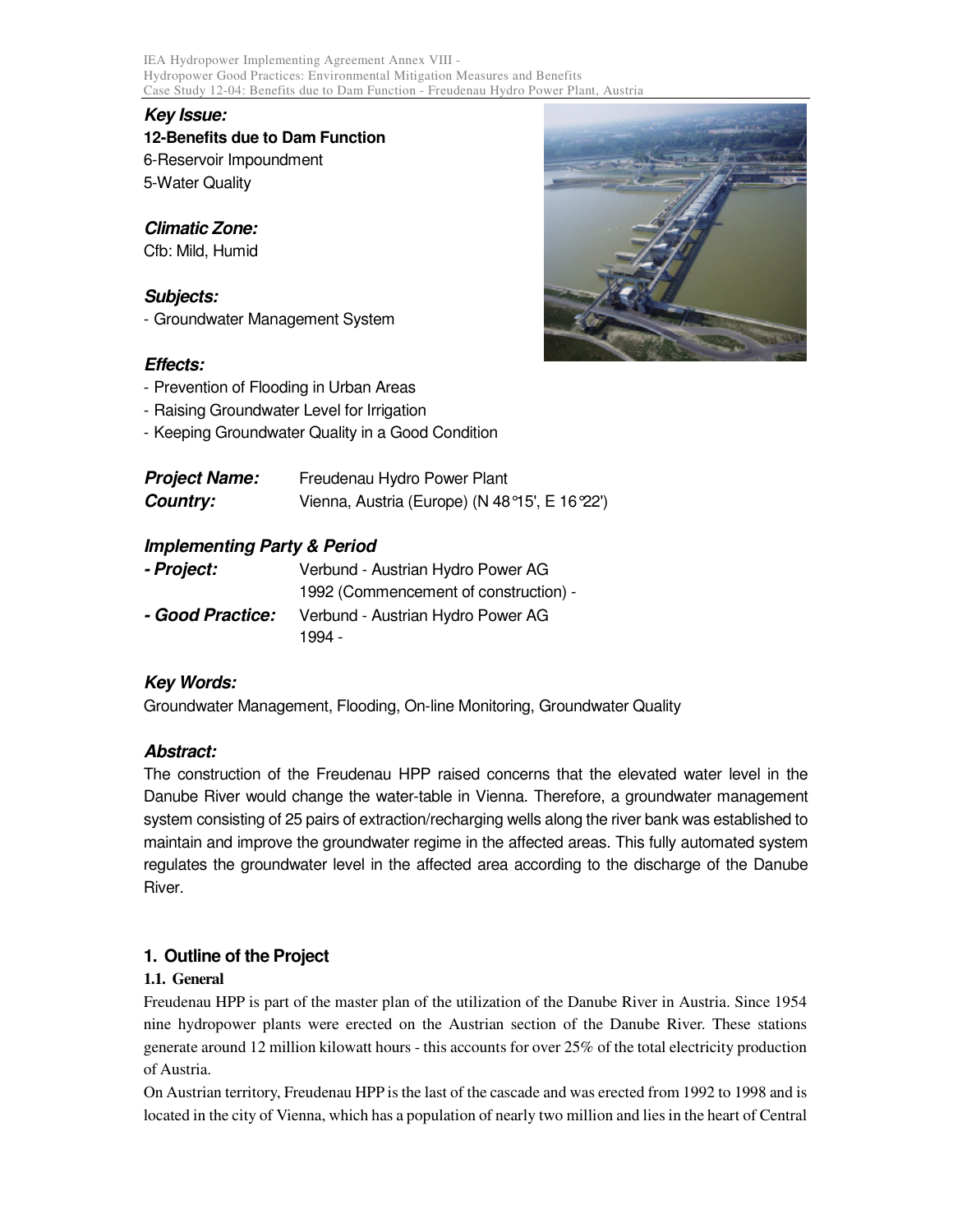Europe. Like all other power plants along the Danube River, the Freudenau multi-purpose scheme has contributed significantly to improving conditions for navigation and to more efficient flood control. In its complexity, however the Freudenau plant differs from all earlier Danube power plants.

#### **1.2. Project Development**

In 1985 the first project drafts for the Freudenau plant were submitted to the Municipality of Vienna. The location for the plant defined in Donaukraft's (now: Verbund-Austrian Hydro Power AG) master plan was also recommended in an interdisciplinary study.

In the period from August 1986 to January 1988, not only the feasibility study was carried out, but a contest entitled "Opportunities for the Vienna Danube Area" was also organised. Hydro-power experts, architects, landscape designers and ecologists participated in this contest. The purpose of this contest was to select the optimum proposals for the architectural design of the barrage and to assure a harmonious integration of the power plant into its environment to achieve an ecological design of the reservoir area and to meet urban development criteria. The specifications of the winning project were integrated into the feasibility study.

Subsequently the project was submitted to the responsible water authority and subjected to an environmental impact assessment. In May 1991, a referendum was held in Vienna, the outcome of which showed that 72% of the participants approved of the power plant. In July 1991, the water authority issued the basic permit for the execution of the project. By June 1992, all other permits required for starting construction of the power scheme had been obtained.

Construction of the barrage started on October, 1st 1992. During the construction period, three million tons of construction materials were used, 6.6 million m3 of excavated material were moved, 1.3 million m3 of concrete were poured in place and some of 24,300 tons of reinforced steel were integrated into structures. Commissioning was finished in spring 1998.

#### **1.3. General Description of the project**

#### 1.3.1. Barrage

The barrage of Freudenau HPP consists of four sections performing different functions:

- Powerhouse
- Spillway
- Navigation lock
- Fish pass



Figure 1: Cross section along the dam axis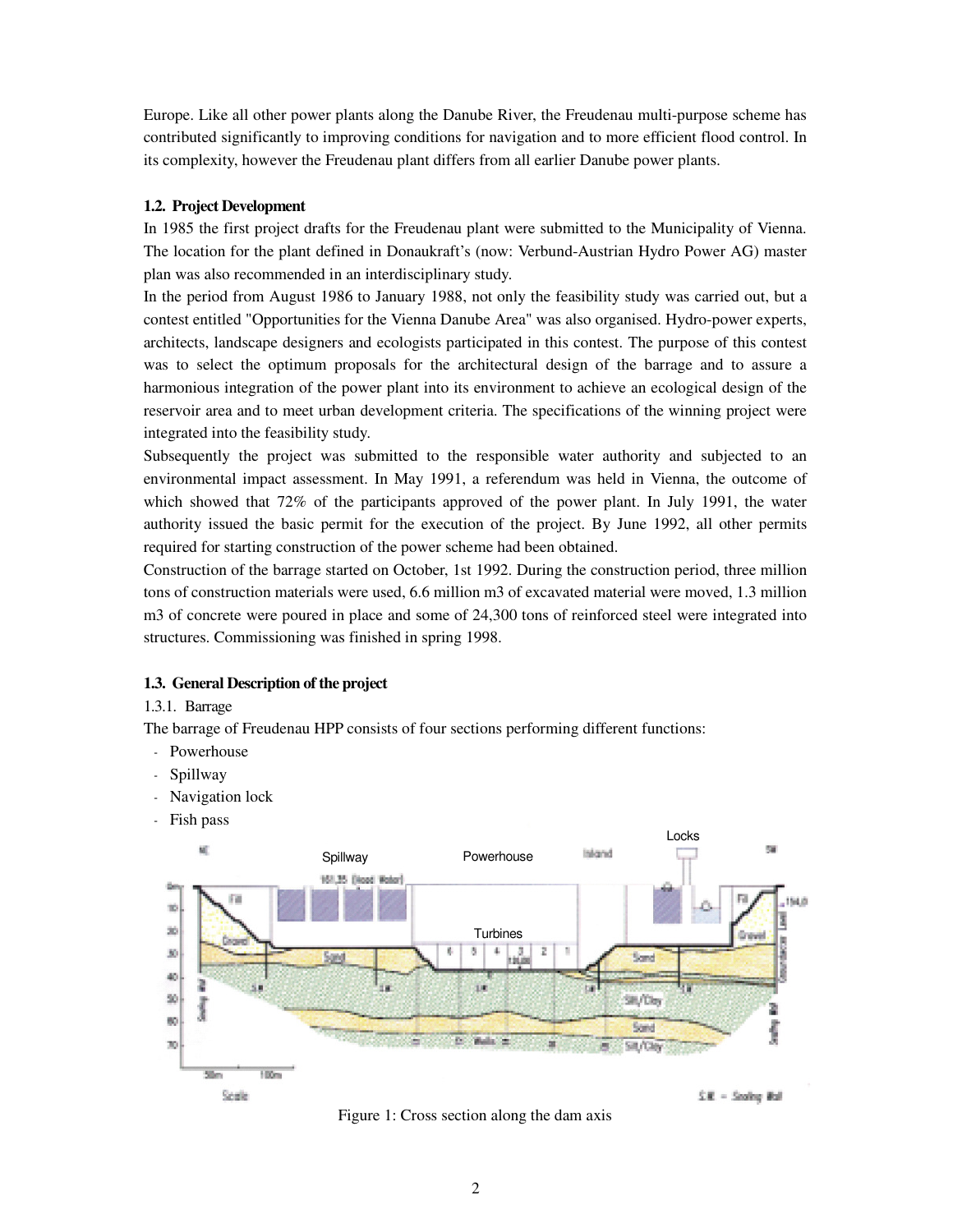The power house is located at the center of the river between the spillway on the left bank and the artificial island with the filling and emptying structures, the assembly hall with workshops and the administration building., The navigation locks are situated next to the artificial islands towards the right bank of the river. The plant's key design features are illustrated in Figure 1, Figure 2, and Table 1.



Figure 2: Cross section of the power house

| Item             | Specification             |                              |  |
|------------------|---------------------------|------------------------------|--|
| River System     | <b>River Danube</b>       |                              |  |
| Catchment Area   | $101,731$ km <sup>2</sup> |                              |  |
| Type             | Run-of-River (no storage) |                              |  |
| Power House      | No. of Units              | 6                            |  |
|                  | Max. Outpur               | 172 MW                       |  |
|                  | Mean Annual Generation    | 1,052 GWh                    |  |
|                  | Max. Dicharge             | $3,000 \text{ m}^3/\text{s}$ |  |
| Spillway         | No. of Spans              | 4 (each 24m)                 |  |
|                  | Type of Gates             | Tainter Gates with Flap      |  |
| Navigation locks | No. of Chambers           | 2 (24 x 275 m each)          |  |
|                  | <b>Upper Head</b>         | Rotary Segments with Flaps   |  |
|                  | lower Head                | <b>Mitre Gates</b>           |  |
| Fish pass        | Type                      | Natural                      |  |
|                  | Discharge                 | $1.2 - 7$ m <sup>3</sup> /s  |  |
| Backwater area   | Length                    | 28 km                        |  |
|                  | No. of Pumping Stations   | 50                           |  |

#### Table 1: Specifications of Freudenau Hydropower Power Plant

#### 1.3.2. Backwater area

The length of the backwater area is 28 km. In the upstream section a series of measurements were taken (sewage treatment plants, etc.) with a view to safeguarding water quality of at least category II. Beside this important tasks were the implementation of a ground water management system and additional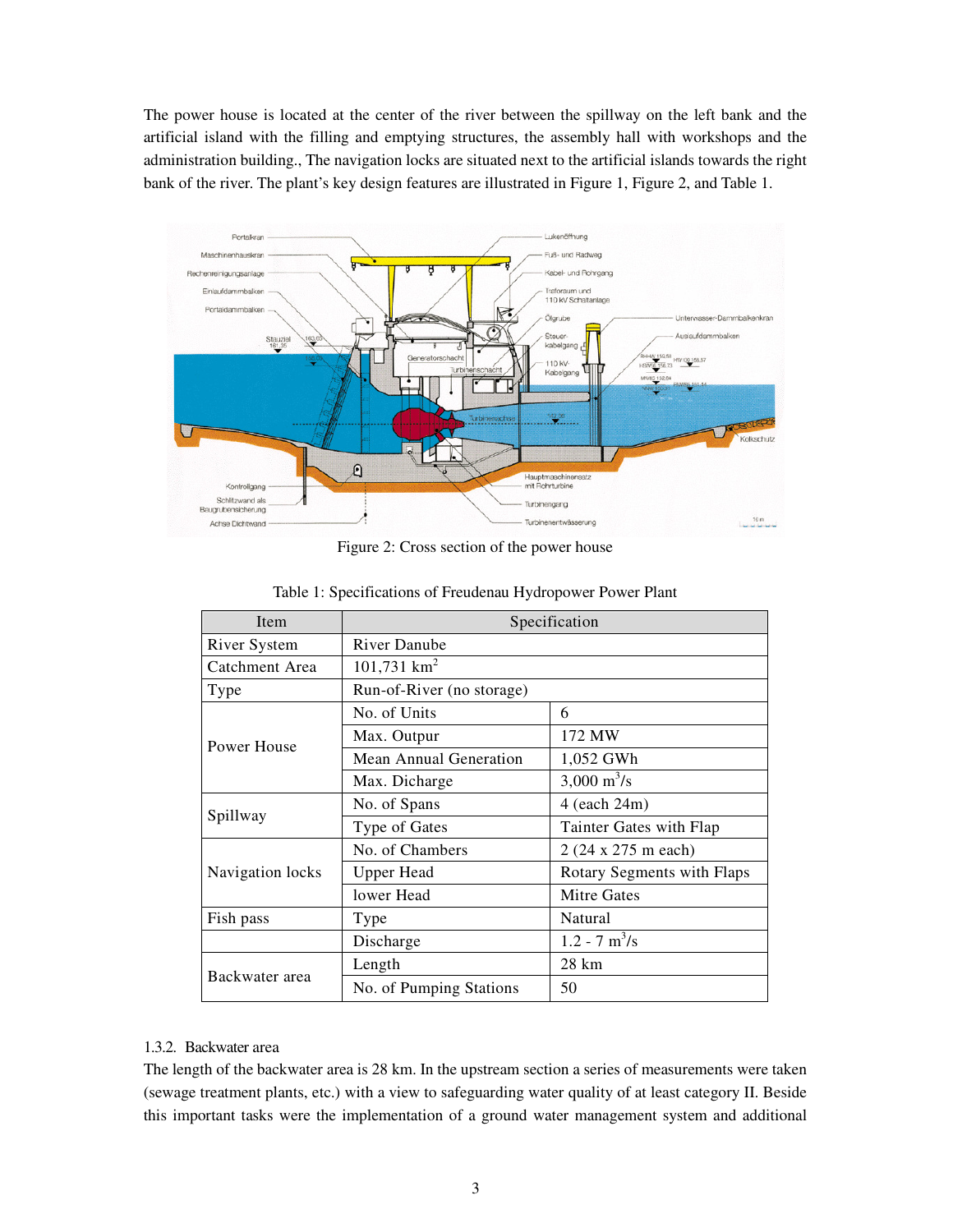measurements related to urban infrastructure (e.g. raising the existing bridges across the Danube River)

### 1.3.2.1. Urban section (City of Vienna)

The right river bank was designed as a park like zone for recreation activities. The left bank was ecologically designed providing for a bypass channel at the barrage (fish ladder with fish way).

### 1.3.2.2. Rural section (Province of Lower Austria)

The river bank was landscaped for optimum integration into the environment. For this purpose, the "old Danube arms" were reconstructed and transformed into "fish ladders", "fish ways", "feeder gates" and ponds. This also led to raising of the water level in existing surface water bodies.

### 1.3.2.3. Downstream area (from Vienna until the Austrian - Slovakian border)

In 1996 the National Park "Donau-Auen" was established in the downstream area. In order to avoid additional scouring of the river bed in the section between Freudenau HPP and the Austrian - Slovakian border an artificial gravel feeding project started.

# **2. Features of the Project Area**

### **2.1. Geographic location**

The Danube River is the second longest river in Europe with a total length of 2,850 km and a total catchment area of  $817,000 \text{ km}^2$ . The project area is located on the upper reach of the Danube River (distance from the mouth: 1,921 km) within the city of Vienna/Republic of Austria. Vienna is the capital and center economic of economic life of Austria with a total population of 1.7 million.



Figure 3: The Danube Basin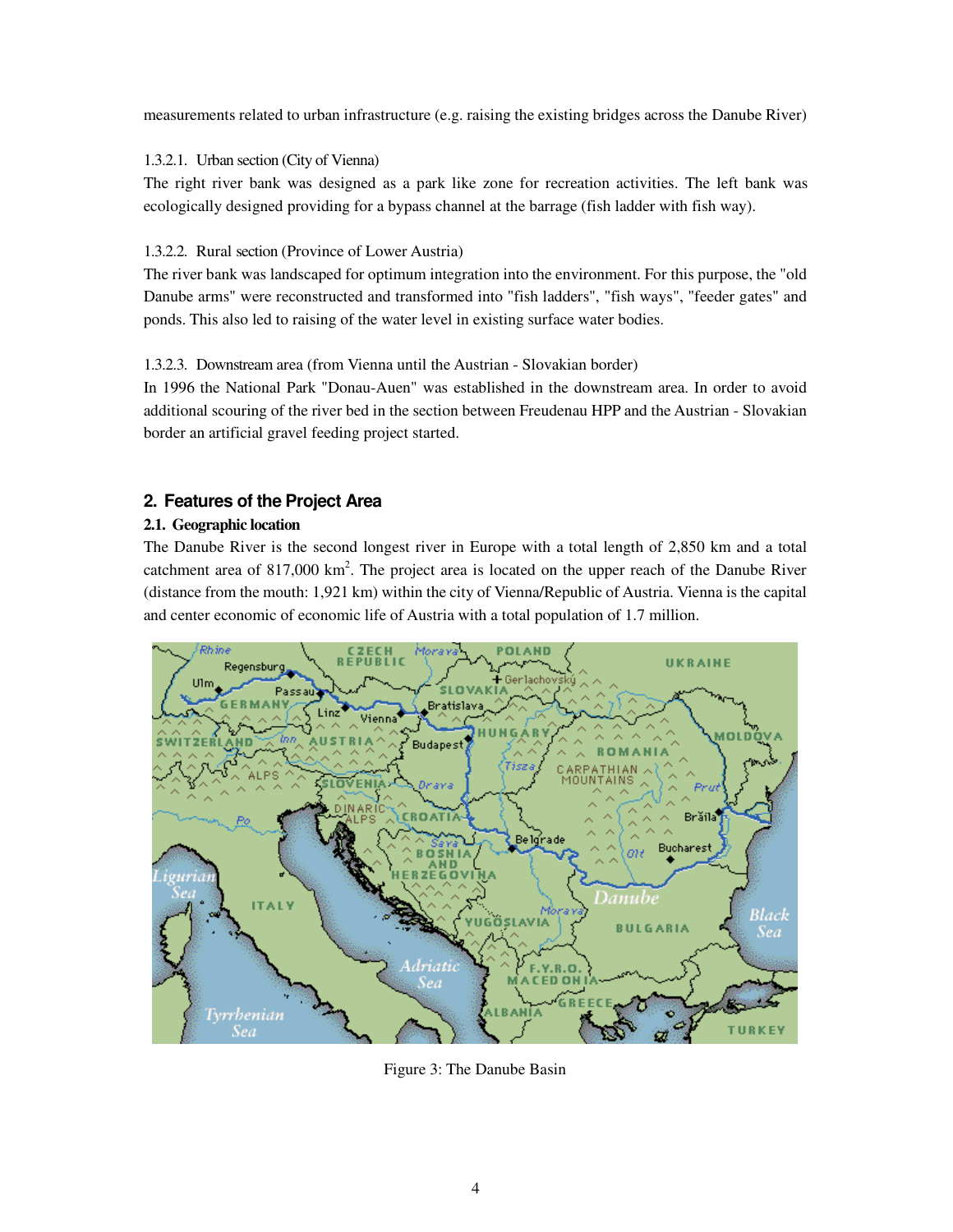### **2.2. Hydrology**

| Catchment area (River Danube at Vienna): 101,731 km <sup>2</sup> |                               |
|------------------------------------------------------------------|-------------------------------|
| Minimum discharge:                                               | $390 \text{ m}^3/\text{s}$    |
| Mean discharge:                                                  | $1,900 \text{ m}^3/\text{s}$  |
| 100 years flood:                                                 | $10,400 \text{ m}^3\text{/s}$ |
| Maximum flood:                                                   | $14,000 \text{ m}^3\text{/s}$ |
| Slope:                                                           | 40 cm/km                      |

#### **2.3. Danube River in Vienna**

The relationship between Vienna and the Danube River was always ambivalent. On the one hand the Danube River was an important water way but on the other hand the city of Vienna was permanently endangered by floods. Therefor from 1870 - 1875 widespread river training works took place. The original aims of this project can be outlined as follows:

- Flood protection
- Concentration of the discharge into one uniform river bed
- Improvement of conditions for navigation



Figure 4: River Danube in Vienna

From 1970 - 1988 this system was supplemented by a bypass canal (the "New Danube") in order to guarantee the total flood protection for the city of Vienna.

The above mentioned river training works leads subsequently to a progressive scouring of river bed and lowering of groundwater level in the surrounding areas (refer to Figure 5).

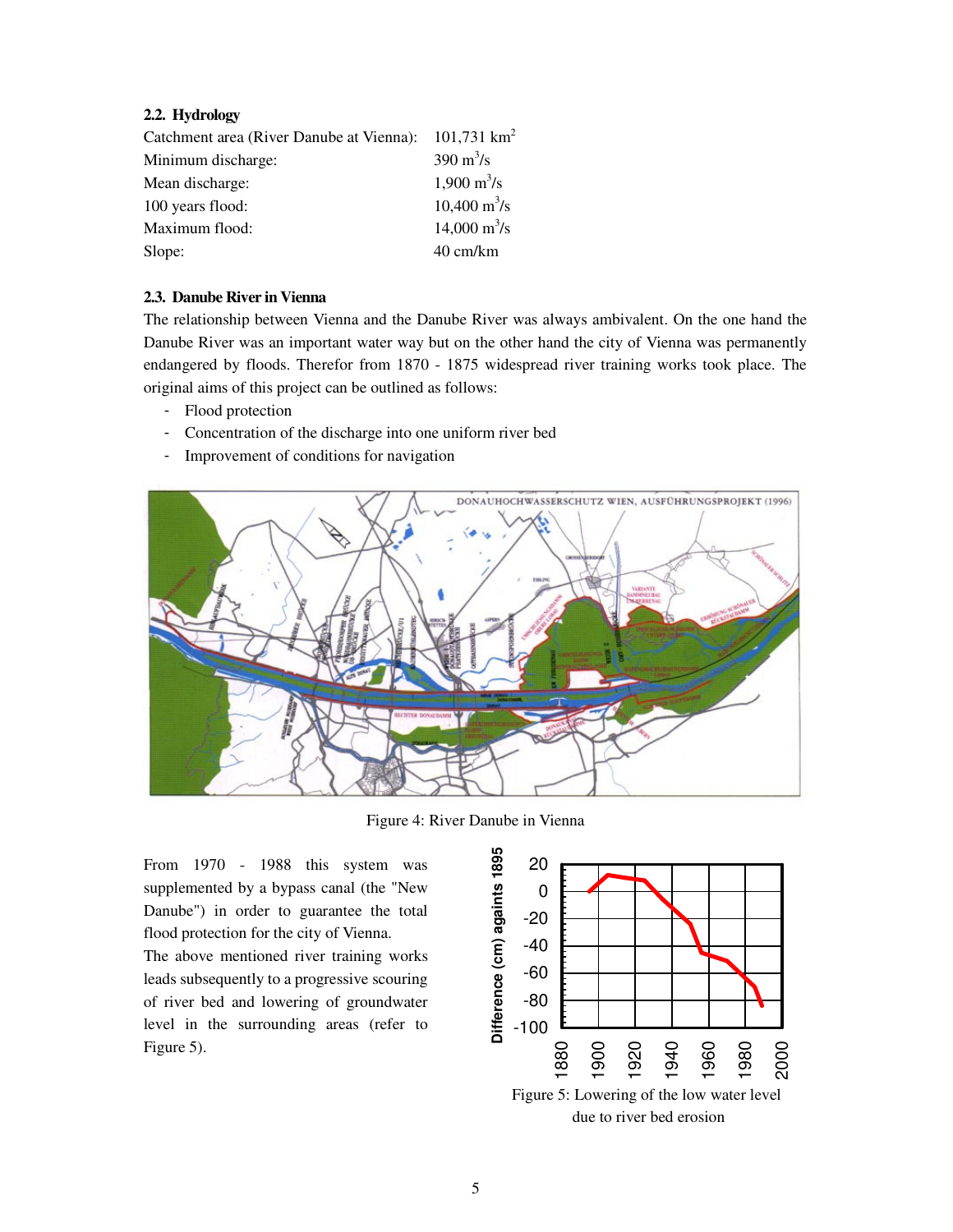# **3. Benefits**

Due to the construction of the Freudenau HPP, the elevated water level in the impounded river would change drastically the groundwater flow as well as submerge some city areas in the  $2<sup>nd</sup>$  district of Vienna, and flood a large amount of house basements in the  $20<sup>th</sup>$  district of the city.

On the other hand, the previous river works have lowered the groundwater level in the surrounding areas for a long period causing decrease of irrigation water and deterioration of groundwater quality.

To prevent the flooding of urban areas, a sealing system was constructed along the right bank of the Danube River over a 13 km distance. Furthermore, to improve the lowering of groundwater level and deterioration of water quality, a groundwater management and monitoring system was installed. These systems were commissioned in 1994.

#### **3.1 Objectives of the Groundwater Management System**

The objectives of these systems can be outlined as follows:

- Simulation of the groundwater regime prior to the construction of the hydro power plant (ground water dynamics in the affected area)
- Avoid flooding of house basements and adjoining landscape (verification of maximum ground water level)
- Raising of the groundwater level during low water periods (a consequence of deepening of the river bed)
- Improvement of water supply to Prater Park area (flood plain forests, vegetation period)
- Improvement of groundwater quality (on-line and off-line monitoring of water quality)

#### **3.2 Outline of the Groundwater Management System**

The essential components of the groundwater management system are: a groundwater model, recharging and extraction wells, regulating wells and controlling wells, all connected to a control centre through a data transmission system. The groundwater level is controlled via 25 pairs of wells, each



Figure 6: Groundwater management system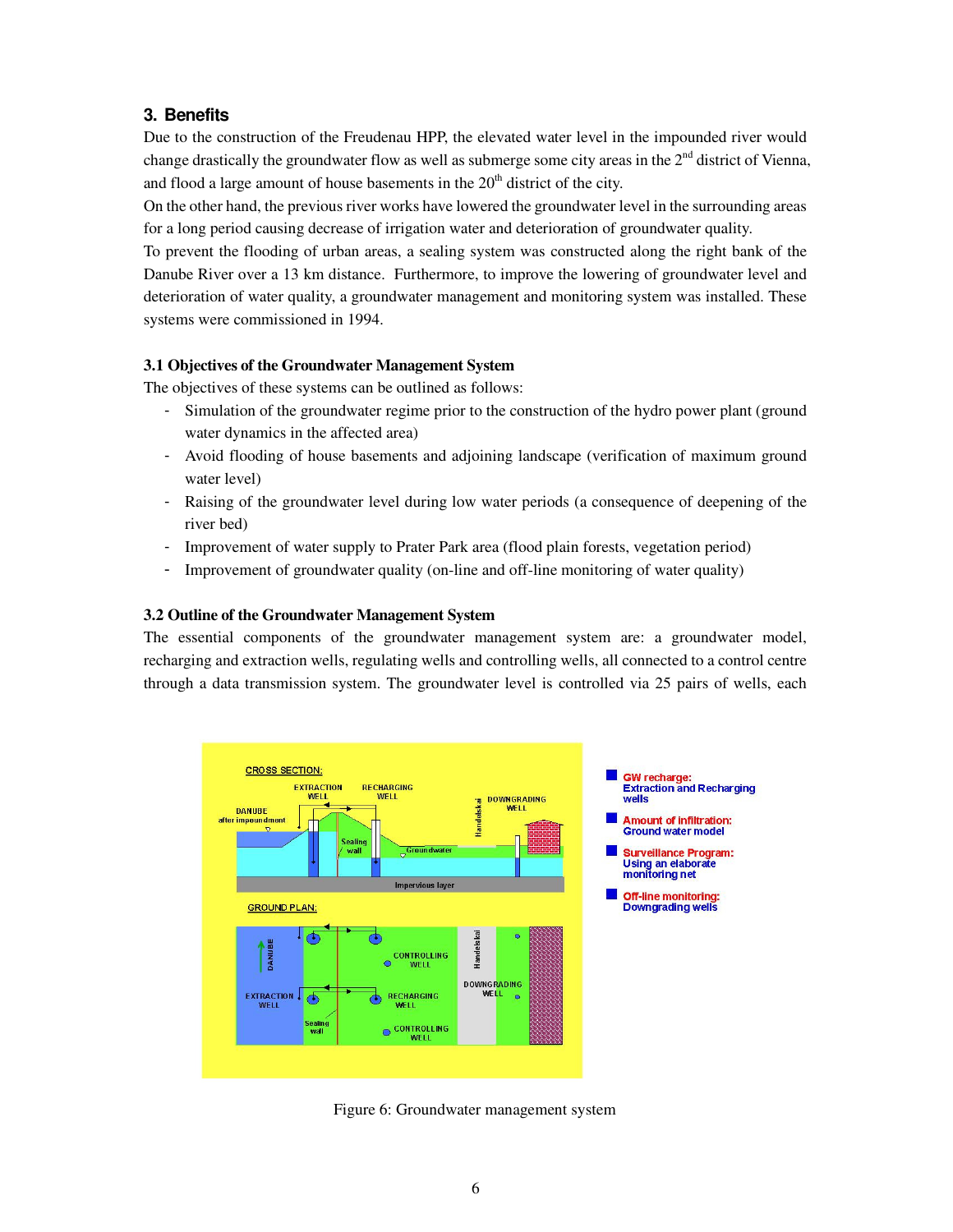consisting of an extraction and a recharging well located on each side of the sealing wall. Depending on the discharge of the Danube River and groundwater levels, bank-filtered water is pumped from the extraction well to the recharging well or pumped back from the recharging well into the Danube River. Water management is automatically controlled by means of a mathematical groundwater model to assure the desired water quantity. All data relating to the management system such as water levels, pumping rates and water quality parameters from the on-line monitoring stations are continuously transmitted to the control centre.

#### **3.3 Water Quality Monitoring**

The infiltration of contaminated bank filtrate into the groundwater of the area under management in the  $2<sup>nd</sup>$  and  $20<sup>th</sup>$  districts is prevented through round-the-clock monitoring of the water quality in seven on-line monitoring stations. The bank-filtered water is analysed in three on-line stations and the Danube water in four monitoring stations. If a maximum permissible value is exceeded either in groundwater or in river water, the well operation is shut off. The following parameters are continuously analysed and recorded:

- Temperature
- Electrical conductivity
- pH value
- Redox potential
- **Turbidity**
- Oxygen concentration
- Ammonia
- Spectral absorption coefficient
- Organic carbon
- Total hydrocarbon content (mineral oils and other petroleum products)



Figure 7: Online - monitoring station for water quality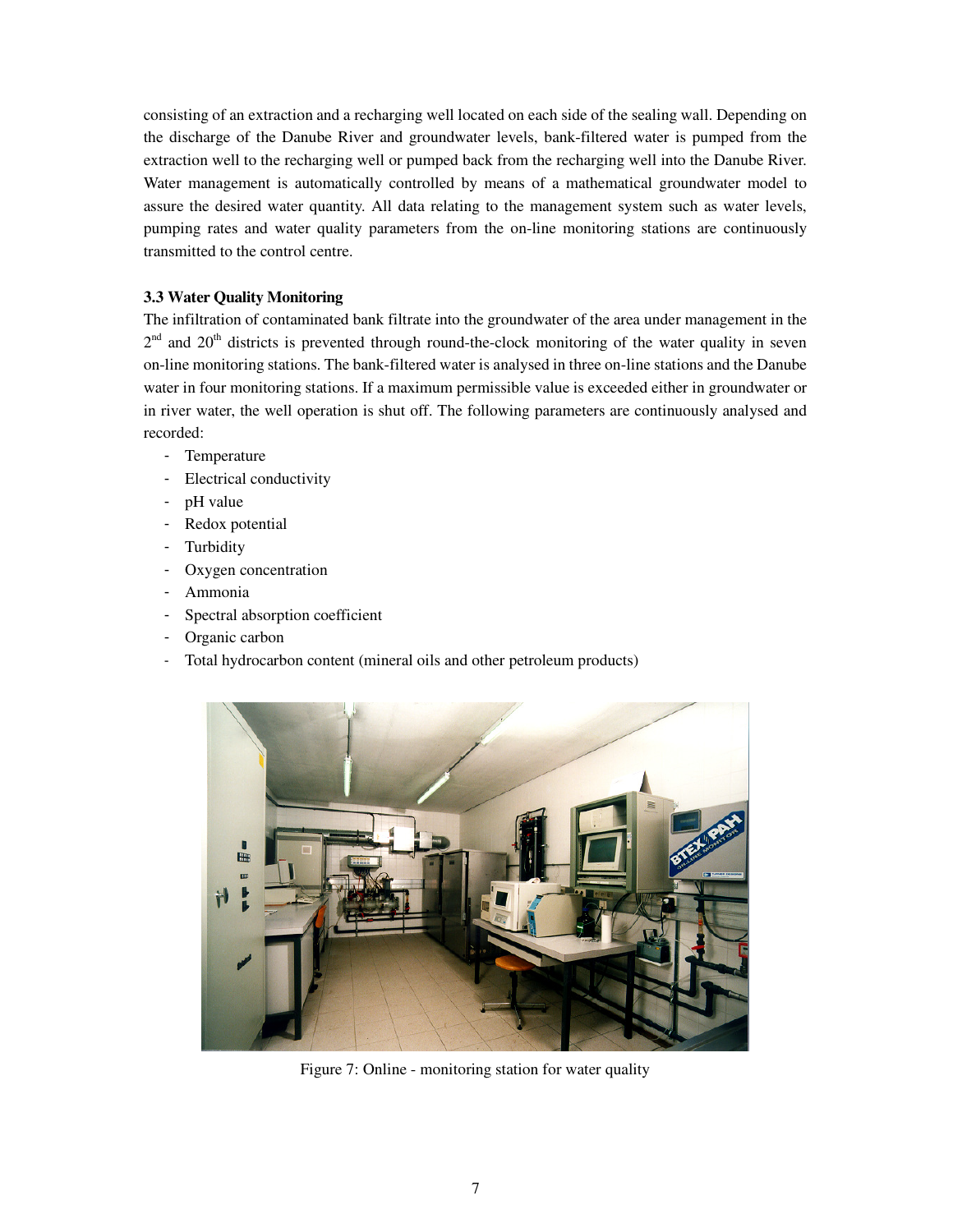## **4. Effects of the Benefits**

The ground water regime in the  $2<sup>nd</sup>$  and  $20<sup>th</sup>$  districts of Vienna mainly depends on the water level changes of the Danube River and the Danube canal. The developed fully automated groundwater management system keeps the groundwater flow in a nearly natural and predefined state. Further it is possible to control the ground water movement in order to avoid high water levels in the densely settled areas as well as to prevent excessive lowering of the ground water table. Without the planned preventive measures, this situation would have led to stagnation of water in the proximity of the right river bank, promoting undesirable changes in ground water quality.

Based on more than 6 years experience the benefits of the project can be described as follows in accordance to the objectives:

- Groundwater level control in order to avoid flooding of house basements and thereby protecting the city dwellings from floods
- It was possible to rise the groundwater level in the Prater region during the vegetation period in order to intensify irrigation
- Improvement of the oxygen level of the infiltration water by mechanical aeration
- Guarantee the ground water quality through continuous monitoring

Without the groundwater management system the progressive deepening of the groundwater level would proceed. The effects in this case would be:

- Increasing degradation of the hydrologic conditions for the wetlands (Prater area)
- Increasing problems with the foundations of the historic houses (wooden pillars!)
- Flooding of house basements during floods

Through the groundwater management system it was possible not only to mitigate impacts from the Freudenau HPP but also to improve the groundwater regime in accordance to the above mentioned objectives.

## **4. Reasons for Success**

The reason for success of the groundwater management system is based on the following principles:

- intensive hydrological investigations and groundwater modeling since 1985
- stakeholder participation and information of the involved parties (especially municipality of Vienna)
- permanent monitoring of the impacts during operational phase

## **5. Further Information**

## **5.1 References**

- 1) Dreher, J. 1991.Groundwater management in the city of Vienna after construction of the new hydropower plant on the Danube River -a case study. In: (Ed. H.P. Nachnebel & K.Kovar) Hydrological basis of ecologically sound management of soil and groundwater. Proc. Vienna Symp. IAHS Publ. No. 202: 229-238.
- 2) Dreher, J.& A. Gunatilaka 1996a. Groundwater management in the city of Vienna. Modelling, Testing & Monitoring for Hydro Power Plants - II. Int. J. Hydro Power & Dams 2: 545 - 554.
- 3) Gunatilaka A. & J.E. Dreher 1996b. Use of early warning systems as a tool for surface and groundwater quality monitoring. Proc. IAWQ and IWSA Symp. on Metropolitan Areas and Rivers. Rome, May 1996. TSI - River quality surveying and monitoring methods - 2: 200-